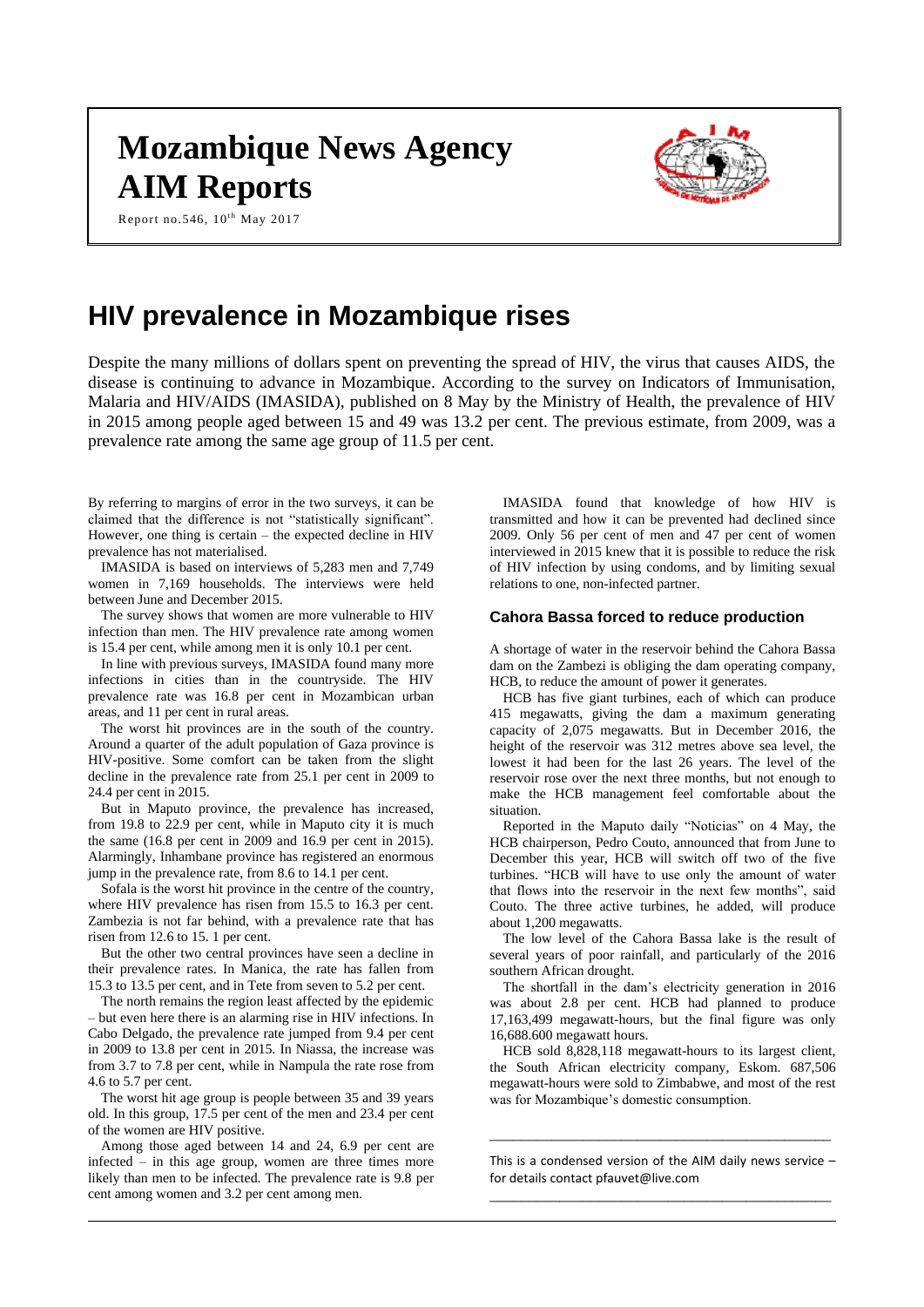### **Natural resources belong to all – President Nyusi**

Mozambique's natural resources belong to all Mozambicans, and not merely to the residents of those places where they are found, declared President Filipe Nyusi on 6 May.

Speaking at a rally in the Namanhumbir administrative post, in the northern province of Cabo Delgado, President Nyusi criticised those who try to prevent Mozambican or foreign companies from exploiting resources on the grounds that "they belong to us".

He said that natural resources are assets of all Mozambicans and constitute factors of national unity. The exploitation of those resources by licensed companies, he added, allows the State to raise income from taxation, and that money is then used to develop the country, and for the welfare of the entire Mozambican people.

Namanhumbir contains the largest known deposit of rubies in the world, which are exploited by the company Montepuez Ruby Mining Ltd, which is 75 per cent owned by the British company Gemfields.

"Some people say 'the rubies belong to us'", remarked President Nyusi. By that same logic the electricity generated by the Cahora Bassa dam on the Zambezi River, should belong to the people living in the dam town of Songo, "but everywhere we go, people say they want Cahora Bassa power. Even here they want Cahora Bassa power – but they say 'the rubies belong to us!'. What is this?"

Before Montepuez Ruby Mining started work, the rubies were looted by illegal, artisanal miners, many of them foreigners, who paid no taxes. There have been violent confrontations between the police and the illegal miners, but the chairperson of the company, Samora Machel Junior told reporters that the problem has been brought under control.

"We must know how to coexist with companies", said President Nyusi. "Recently I visited Botswana and there they exploit diamonds. There is coexistence, there is no conflict between the companies and the population".

In Cabo Delgado, last year mining companies paid the equivalent of US\$43 million in taxes, which was money the government used to develop the country.

## **Power sales increase by 78 per cent**

The publicly-owned electricity company, EDM, increased its sales of power by about 78 per cent in 2016. According to EDM, in 2016 the company's sales of electricity amounted to 29.122 billion meticais (US\$460 million), compared with 16.348 billion meticais in 2015.

In terms of gigawatt-hours, the increase was four per cent, rising from 3,907 gigawatt hours in 2015 to 4,054 in 2016.

There was a 79 per cent increase in the amount EDM exported to neighbouring countries, from 862 gigawatt-hours in 2015, to 1,541 gigawatt hours last year.

These figures were presented in a report given to an EDM assessment meeting held in Maputo on 12-13 April. Gains made in sales of power were to some extent cancelled out by a rise in the costs of acquiring and producing electricity, which rose from 9.8 billion meticais in 2015 to 22.5 billion last year – an increase of almost 130 per cent.

The company also faced losses from the theft of electricity and vandalisation of equipment. It put the cost of vandalisation at 24 million meticais last year.

EDM hopes to connect 200,000 new clients to the national grid this year. The company says it will deal directly with the manufacturers of electricity meters, and believes this will reduce the cost of acquiring the meters by 50 per cent.

#### **Prime Minister calls on firms to pay their debts**

The companies Proindicus and MAM (Mozambique Asset Management) must do all in their power to restructure their business so that they can comply with their debt servicing obligations, declared Prime Minister Carlos Agostinho do Rosario on 3 May.

Speaking on the second day of a question and answer session between the government and the parliamentary deputies, Rosario insisted that the primary responsibility for the debts lies with the two companies, and not with the government, which is merely the guarantor. It was up to Proindicus and MAM to renegotiate with their creditors.

Proindicus, MAM and a third company, Ematum, took out loans for over two billion dollars in 2013-14 from European banks (mainly Credit Suisse and VTB of Russia). The previous government, headed by President Armando Guebuza, illicitly guaranteed the loans.

As a parliamentary commission of inquiry found last year, the government guarantees violated the Mozambican Constitution (since only parliament, which was kept completely in the dark, can approve such debts). The guarantees also violated the ceilings on guarantees stipulated in the 2013 and 2014 budget laws.

Unlike the bonds issued under the Ematum loan, which were converted into government bonds in 2016, the Proindicus and MAM loans have not been converted into sovereign debt, contrary to claims by opposition parties, which read the inclusion of the guarantees in the General State Account (CGE) as somehow "legalizing" the debts.

"Conversion or not into sovereign debt will follow the norms included in the respective contracts after the possibilities of payment by the companies have been exhausted and in conformity with what may be determined by the Attorney-General's Office", said Rosario.

"That is why we say that registering the two guarantees in the CGE does not change their nature, but merely registers them in the public accounts", stressed the Prime Minister.

Although they should have figured in the 2013 and 2014 accounts, the guarantees were still being hidden from the public in those last years of the Guebuza government, and so they were included late, in the 2015 CGE.

The 2015 CGE was debated and approved by the Assembly in April, with the opposition parties Renamo and the Mozambique Democratic Movement (MDM) claiming that it was unconstitutional even to mention them in the CGE. Both parties now say they are lodging a request with the Constitutional Council, the highest body in matters of constitutional law, to declare the 2015 CGE unconstitutional.

Rosario told the Assembly that the CGE ought to reflect all transactions that could produce any alteration in state assets. The only reason the government included the two guarantees in the CGE, he said, was "to allow control and monitoring by the Administrative Tribunal, bearing in mind that all acts that affect the public finances should be registered in the General State Account".

This registration, he added, in no way affected the international independent audit into Ematum, Proindicus and MAM that is currently under way. In the light of the audit report (due to be delivered by the company Kroll Associates by 12 May) the Attorney-General's Office "must decide on subsequent actions that it may deem necessary in defence of the interests of the state".

In other words, in Rosario's view, the CGE changes nothing, and transactions or guarantees that were illicit at the time do not suddenly become legal merely because they are registered in the CGE.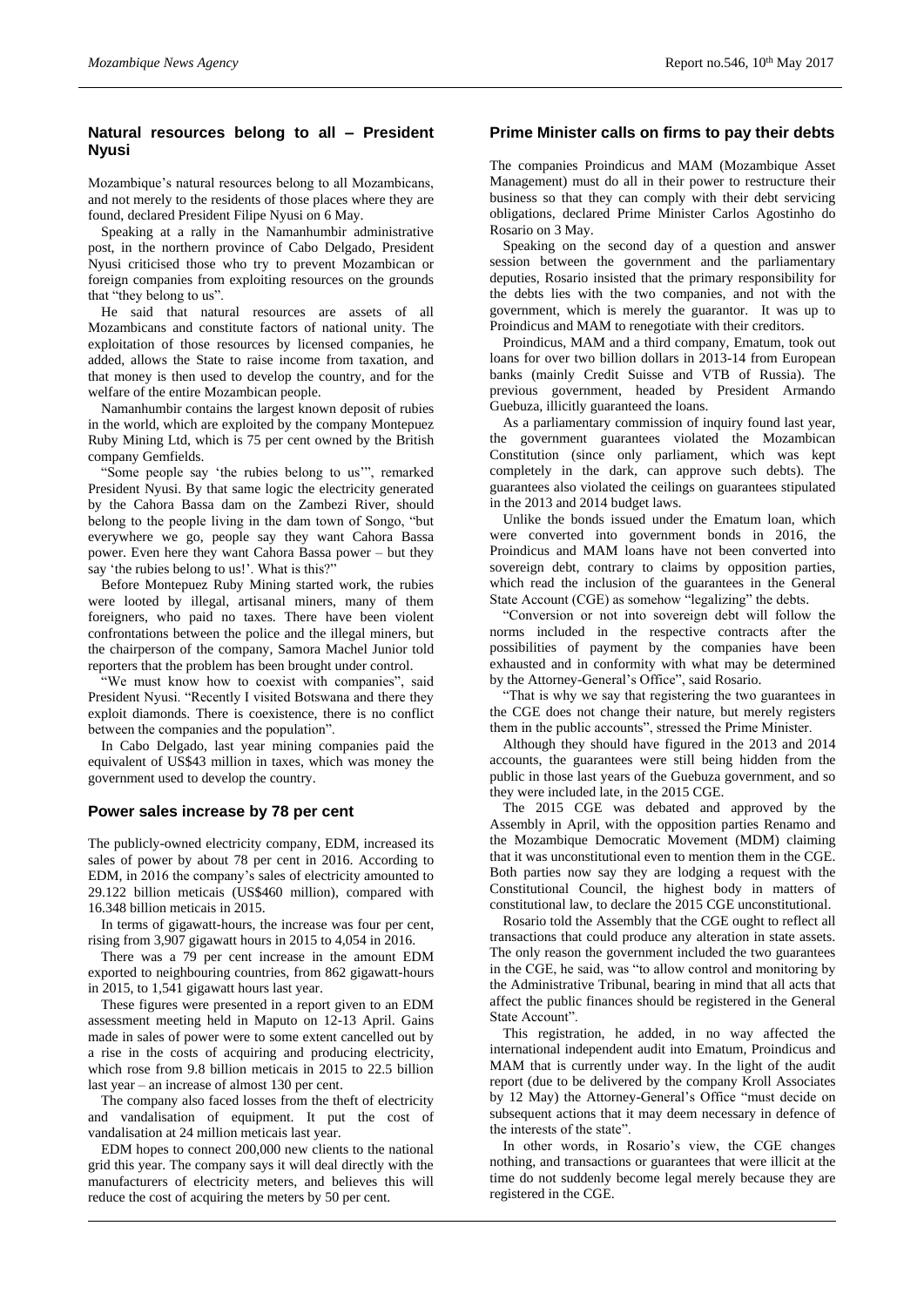#### **Paralysed buses back on the roads**

Following an angry visit by President Filipe Nyusi in April to the Maputo municipal bus company, EMTPM, some of the buses that were off the roads simply for lack of new tyres or batteries are now circulating again.

The company has received technical support from Mozambique Railways (CFM), and from the Port of Maputo. Staff from these two institutions identified 30 EMTPM buses that only needed tyres and batteries. CFM and the port guaranteed 180 tyres and 60 batteries.

When Transport Minister Carlos Mesquita visited EMTPM on 5 May, he was told that 19 of the paralysed buses would be back on the roads as from 8 May. This would bring the number of EMTPM operational buses up from 42 to 61.

Mesquita blamed the problems on "failure to undertake programmed and preventive maintenance, which calls into question the sustainability of the fleet".

"The company must bank on training its workers, particularly in the technical area, to avoid situations of this sort from recurring", he said. In EMTPM, a bus battery has a useful life of just six months, "but we know that batteries last for years if maintenance is done in a regular and preventive way", Mesquita added.

As Mesquita was leaving the premises after a meeting with the EMTPM Board of Directors, he found there were several more buses off the roads waiting to be refuelled.

Mesquita was irritated that buses should be stopped for want of diesel and pointed out that there were passengers at the bus stops trying to go home.

#### **Police refuse to confirm identity of corpses**

The general command of the police on 9 May insisted it does not know the identity of the two bodies exhumed from a shallow grave in Moamba district, 70 kilometres north-west of Maputo, on 5 May – even though they were positively identified by relatives.

There is little doubt the bodies belong to Jose Coutinho and Alfredo Muchanga, two convicted prisoners, who were seized from police custody in central Maputo on 24 April.

At the time it was thought that fellow criminals had rescued them from the police – but the grim discovery in Moamba shows that, far from being released, they were taken to be executed and hence silenced.

They were seized in Maputo at around midday on 24 April. Moamba residents told the television station STV that they had heard gunshots at around three that afternoon. Thus it seems that the men were driven immediately to their deaths.

No serious attempt was made to hide the bodies. They were dumped in a shallow grave and Moamba residents exhumed them. STV showed a photograph of Coutinho to one of those who dug up the bodies and he confirmed that Coutinho was indeed one of the men in the grave.

At the morgue in Maputo Central Hospital relatives identified both Coutinho and Muchanga. Yet despite this evidence, the spokesperson for the police General Command, Inacio Dina, claimed that the police still do not know the identity of the bodies. Dina said the police are waiting for a forensic report which should identify the bodies and indicate the cause of death. "The identification of a body by the police depends on the examination by forensic doctors", he said. "A report is produced which contains the identity of the individuals and the probable cause of death. This is the report the police are waiting for".

Coutinho was suspected of involvement in the murder last year of senior Maputo prosecutor Marcelino Vilanculos, who

was gunned down outside his home in Matola city on 11 April 2016. Vilanculos was handling a number of highprofile, sensitive cases, including the wave of kidnappings of business people of Asian origin.

Another suspect in this case, Abdul Tembe, who allegedly drove the car used by the death squad, escaped from the Maputo top security prison under mysterious circumstances last October. Tembe's escape led to the arrests of the director of the prison, Castigo Machaieie, and eight other prison staff.

The lawyers for a third suspect, Edith d'Compta da Camara Cylindo, submitted a writ of habeas corpus earlier this year – but, according to a report in the Maputo daily "Noticias", the Supreme Court turned the request down.

The Vilanculos murder seems deeply entwined with the spate of kidnappings of business people that hit Mozambican cities as from 2011. The Attorney-General's Office (PGR) has accused the fugitive Momad Assife Abdul Satar ("Nini"), one of the men convicted of the murder of top investigative journalist Carlos Cardoso in 2000, of "forming a criminal organization with the purpose of kidnapping citizens, and later demand large sums of ransom money".

The PGR argues that Satar formed "a criminal alliance" with Coutinho and Cylindo which ran the kidnapping ring.

#### **Government to relaunch sport hunting**

The Mozambican government announced on 4 May that it intends to relaunch sport hunting to build what it describes as a world-class sustainable tourism industry.

Speaking at the Annual Meeting of Sport Hunting in Maputo, the Minister of Land, Environment and Rural Development, Celso Correia, argued that legal hunting is one of the greatest factors supporting conservation in the country.

"Today sport hunting is the largest source of revenue for the conservation areas in Mozambique", said Correia. "If we look at the areas where sport hunting exists, they are areas with better conservation of wildlife, and where there is an increase in the number of animals".

Occupying an area of 1,500 square kilometres in the central province of Sofala, the Marromeu conservation area was established as a special reserve for buffaloes, and this species has thrived there in recent years.

Correia said he is well aware of the problems involved in relaunching sport hunting on a larger scale. Some of the problems facing legal hunting are lack of protection against organised crime, such as poaching, and the encroachment of illegal mining on conservation areas.

The tourism operators also complain of difficulties in importing guns and ammunition for hunting, the degradation of wildlife habitats, notably by the uncontrolled bush fires that are a feature of slash and burn agriculture, and an increase in human settlements in hunting areas.

The operators urged the government to take urgent measures to solve these problems, claiming that the lack of a favourable environment for sport hunting is a serious obstacle to a substantial increase in the number of tourists visiting Mozambique.

In fact, hunters are a small minority of the tourists visiting Mozambique. Over the last ten years, the number of foreign hunters visiting Mozambique has averaged 427 a year. But they bring in substantial sums of foreign exchange. Last year, Mozambique collected US\$622,000 in revenue from the issuing of hunting licences, the provision of guides for hunting safaris, the sale of permits to kill particular species, and the issuing of certificates under the Convention on International Trade in Endangered Species of Wild Fauna and Flora (CITES).